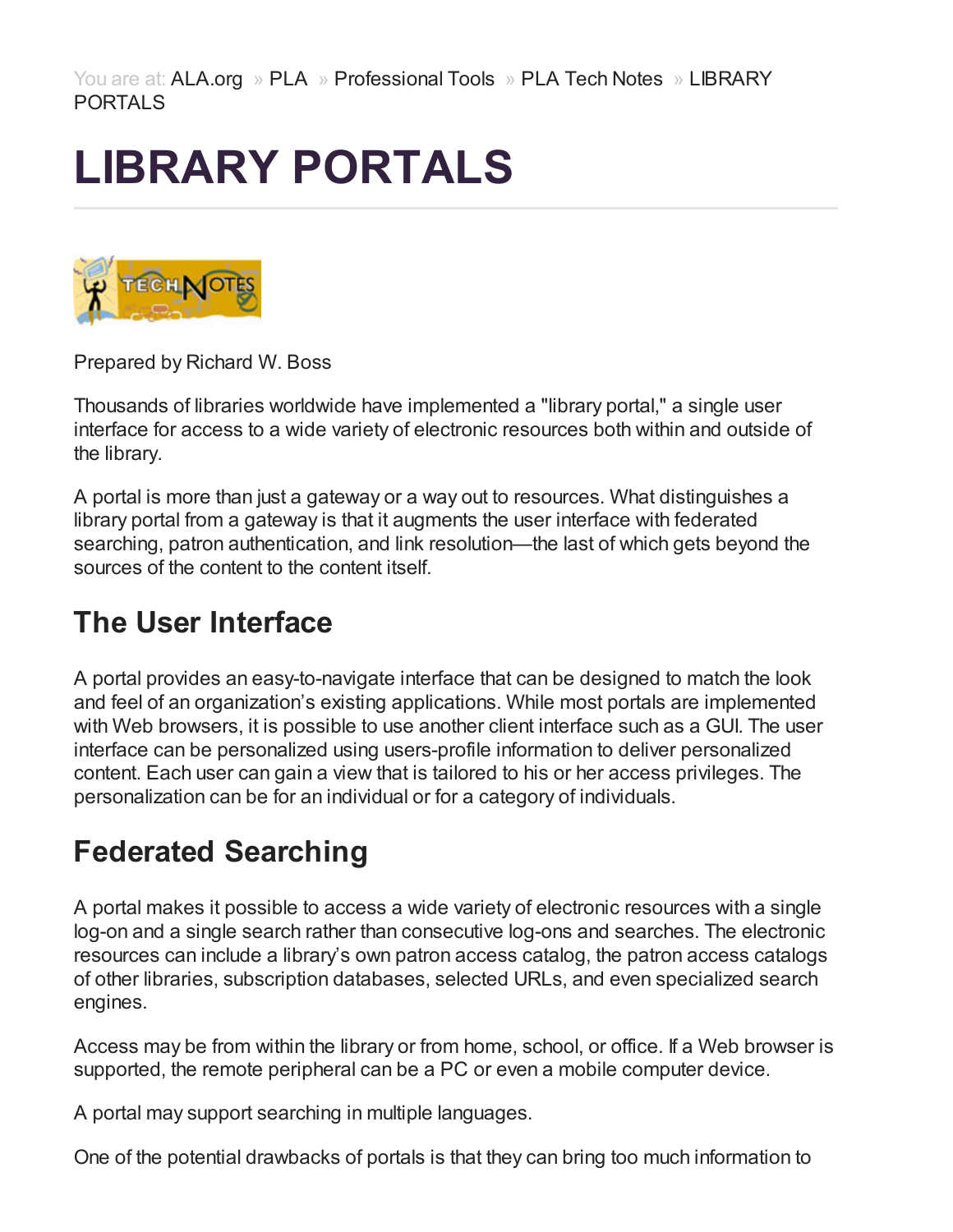the user. The solution to that problem is "relevancy ranking," filtering for relevancy and ranking the search results according to pre-determined criteria. The simplest form of ranking is that which lists the results in order of the percentage of the search terms which are matched. That is why entering multiple terms is far more effective than entering a single term. Another way of structuring heaps of unorganized information is to maintain a thesaurus to serve as a navigational tool as well as an organizational tool to filter search results. Rather than providing a thesaurus, most vendors of library portals only provide the capability for building and maintaining a thesaurus.

## Patron Authentication

Patron authentication authorizes access to the library portal and to the electronic resources targeted in a federated search that require that access be limited to specific individuals or categories of people. Rather than having each targeted resource undertake its own authentication, the patron authentication component of the library portal performs the authentication and certifies that the user qualifies to use a targeted resource. The single authentication saves the searcher considerable time.

## Link Resolution

Link resolvers bring together information about a cited resource, the user, and the target document. For example, it enables the user to navigate from a reference citation to fulltext, from an abstract in a database to a catalog search for materials about the same topic, or from a cited reference search report to an interlibrary loan request. The link resolver is activated when the user clicks on a link embedded in the user interface. As the various databases to which linkages are made have different interfaces, support different searching techniques, and have other unique features, the OpenURL standard (ANSI Z39.88) supports the mediated linking. For an excellent description of this standard go to <http://en.wikipedia.org/wiki/OpenURL>. Many library portals also support other protocols, including Z39.50.

### The Development of Library Portals

A large majority of the libraries that have implemented portals have relied on a vendor that specializes in the library market because substantial tailoring of the portal is necessary, especially if the portal is to work with a library's integrated library system as well as remote resources.

Lexis-Nexis was a pioneer in developing portals with content management for use by libraries and law offices. It selected Plumtree's Corporate Portal 4.0 platform in the late 1990s and added a structured taxonomy to enhance and simplify navigation across legal resources, Web sites, news feeds, and local documents. Westlaw, Lexis/Nexis' major competitor in the legal market, subsequently developed a similar portal.

The Lexis and Westlaw portals were relatively narrow in their subject matter focus. There was a need for a portal that could cover the broad spectrum of subject matter of interest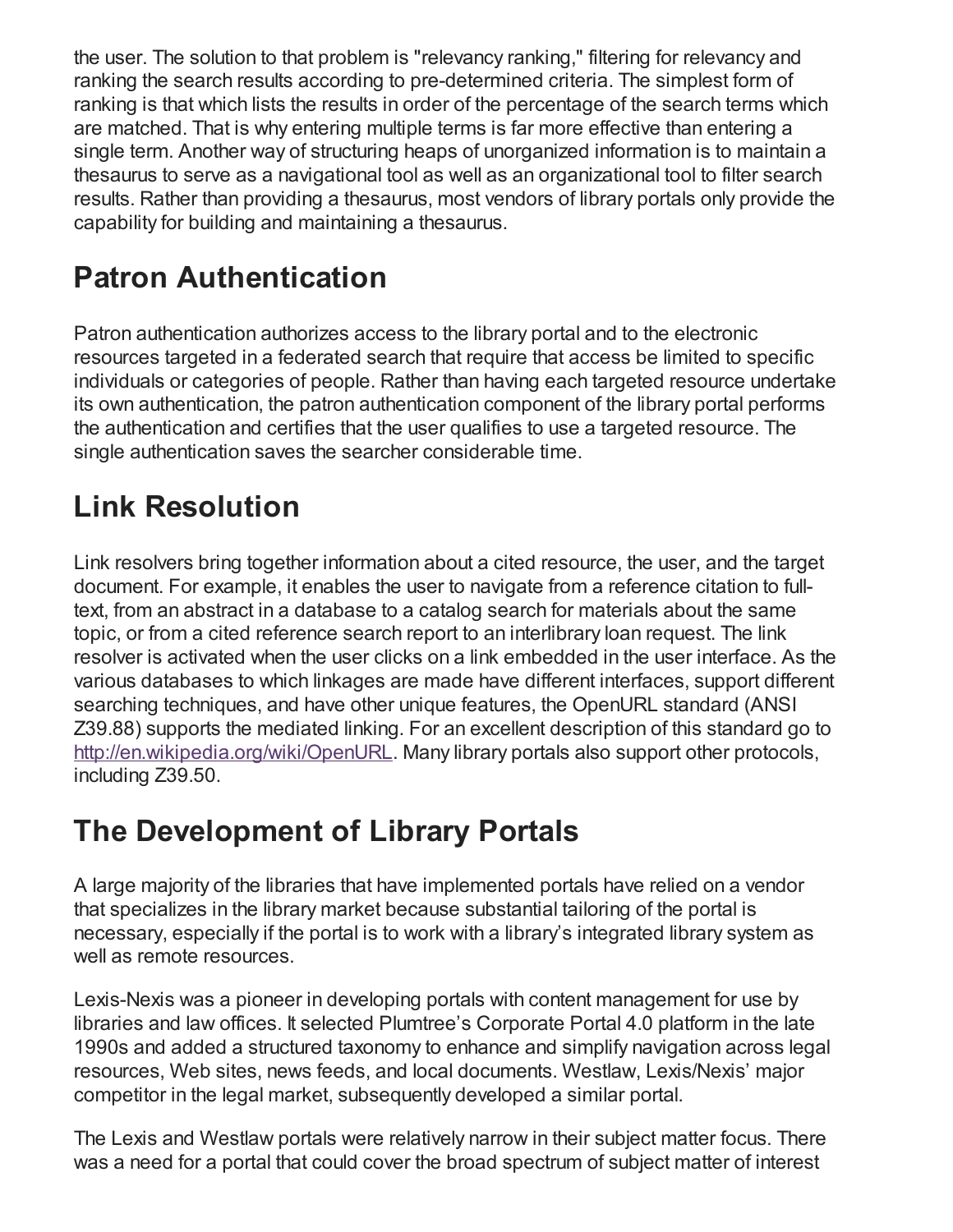to academic research libraries. In response to that need Endeavor and Ex Libris, now merged as Ex Libris, introduced their library portals in 2001. It soon became obvious to the industry there was a demand, and that many public libraries had as great a need as academic libraries.

By 2003, most of the major integrated library system vendors had introduced a library portal product. Many of the early offerings incorporated MuseGlobal technology into their portal. MuseGlobal is a "portal server" product specifically designed for retrieval of information by library users. MuseGlobal does not sell directly to libraries. Others used technology from WebFeat ( [www.webfeat.org](http://www.webfeat.org/)), a company that merged with Serials Solutions in February of 2008; or Fretwell-Downing Informatics ( [www.fdgroup.com/fdi/company](http://www.fdgroup.com/fdi/company/)), a subsidiary of OCLC since 2005. The exception was Ex Libris ( [www.exlibrisgroup.com](http://www.exlibrisgroup.com/)), a company that developed its own portal product and has sold it to several hundred libraries, including many that do not use its Aleph 500 integrated library system.

Over the past few years, most vendors of integrated library systems have reduced the role of third-party technology and built more of their own portal components. One reason for that is that the portal product is positioned between the browser and the vendor's patron access catalog. It is, therefore, necessary to write an interface between the portal product and the patron access catalog so that features such as placing a hold and other patron empowerment features are not lost. Another reason is that it limits the amount the vendor of the integrated library system has to pay in third-party licenses.

Increasingly, libraries are interested in portals suitable for specific clienteles, especially children. In 2006, SirsiDynix and INFOhio, a state cooperative school library and information network, launched a library portal for libraries serving K–12. Known as "School Rooms," it features library catalogs, databases, and selected Web sites.

Another development in portal technology has been the incorporation of search and discovery tools. The first search and discovery product designed for libraries was AquaBrowser, developed by Medialab Solutions BV of the Netherlands in 2003 for improved searching of patron access catalogs. The search component returns relevancyranked search results in a central panel; and a constellation of words on the left shows related terms, spelling variations, and translations. By clicking on any word, it is possible to focus or narrow the results.

The search and discovery concept was soon pursued as a way of improving the searching of a wide range of electronic resources through a portal. ExLibris introduced Primo, its search and discovery tool in 2007. It was designed to be used as a standalone search tool or as a fully integrated component of a library portal for searching "everywhere." A "did you mean" feature and faceted navigation help users focus the search and zero-in on the most relevant results. Innovative Interfaces launched its Encore search and discovery product in the same year.

Almost all of the other vendors in the integrated library systems market had introduced or started development of search and discovery products by the second quarter of 2008.

While there are advantages to working with the vendor of a library's own integrated library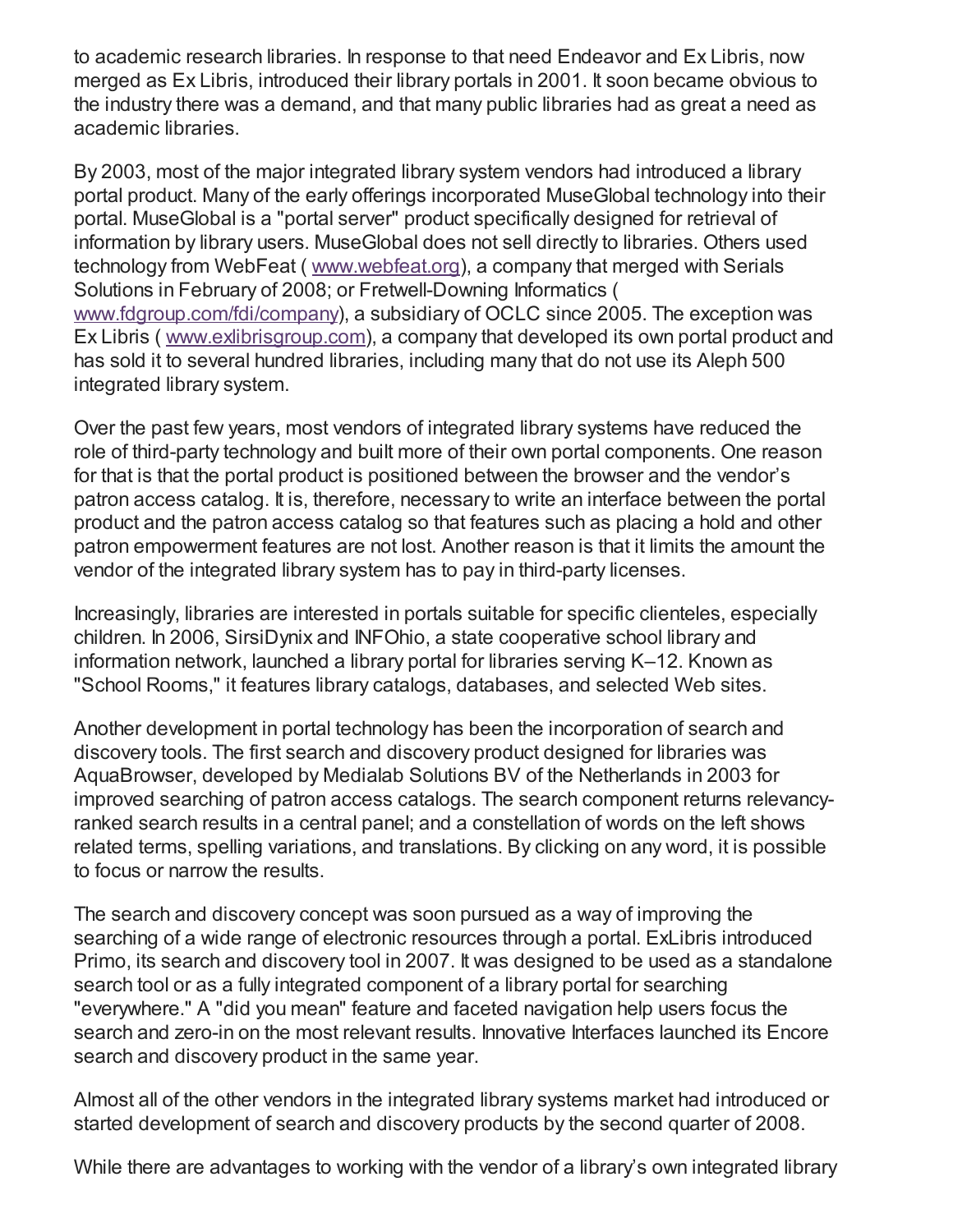system because it assures easier integration of the portal and the integrated library system, it is possible for a library to work directly with the portal developer. The exception is Muse Global, which licenses its products only to distributors.

## Library Use of Portals

The majority of libraries use their portals solely to access the many databases to which they subscribe using the federated search, patron authentication, and link resolution a portal provides. A minority of libraries offer very broad access to the patron access catalog, special files the library may have created, the catalogs of other libraries, subscription databases, and useful Web sites selected by library staff. This has been called the "everywhere" option. A few libraries even include access to specialized search engines.

Not all products that are described as library portals meet all of the definition of a portal. Federated searching—the simultaneous searching of several electronic resources—is only one component of a library portal. The many libraries that have implemented only federated searching, but not the other components, should not use the term "library portal."

Link resolution is the least widely implemented portal component because it is the most expensive component. Not only must the software be purchased, but the linkages must be created and kept current. That can be a time consuming task. Endeavor Information Systems was the first vendor to extend basic portal capabilities by licensing software and a database from a vendor that creates and maintains such links. It adopted JournalSeek in 2002, a knowledge database developed by Openly Informatics, Inc., to link to over 7,700 electronic journals in the sciences and humanities, and Link. Openly, a system for generating links from bibliographic citation data. The offering, known as LinkFinderPlus, provides access to electronic resources with far less time required on the part of library staff to create linkages. Almost all of the other major vendors of automated library system had introduced link resolvers by the first quarter of 2004.

### **Costs**

The start-up cost of a library portal product can range from as little as \$7,500 for a small library purchasing software only for mounting on an existing server to well over \$100,000 for a large library purchasing a system which includes hardware, software, and third-party link-resolution services. Hardware and software maintenance and a link resolver subscription that keeps the linkages up to date can cost several thousand dollars a year. Most subscription pricing is based on the number of linkages sought.

A library can reduce the start-up cost of a library portal by adopting an ASP (Applications Service Provider) or hosted solution that provides service over the Internet using a vendor's server, software, and system management staff. While that does not save money over a three or five year period, it may make it possible to implement a library portal when there is not sufficient money in the capital budget and/or when there is no staff available to manage the application locally.